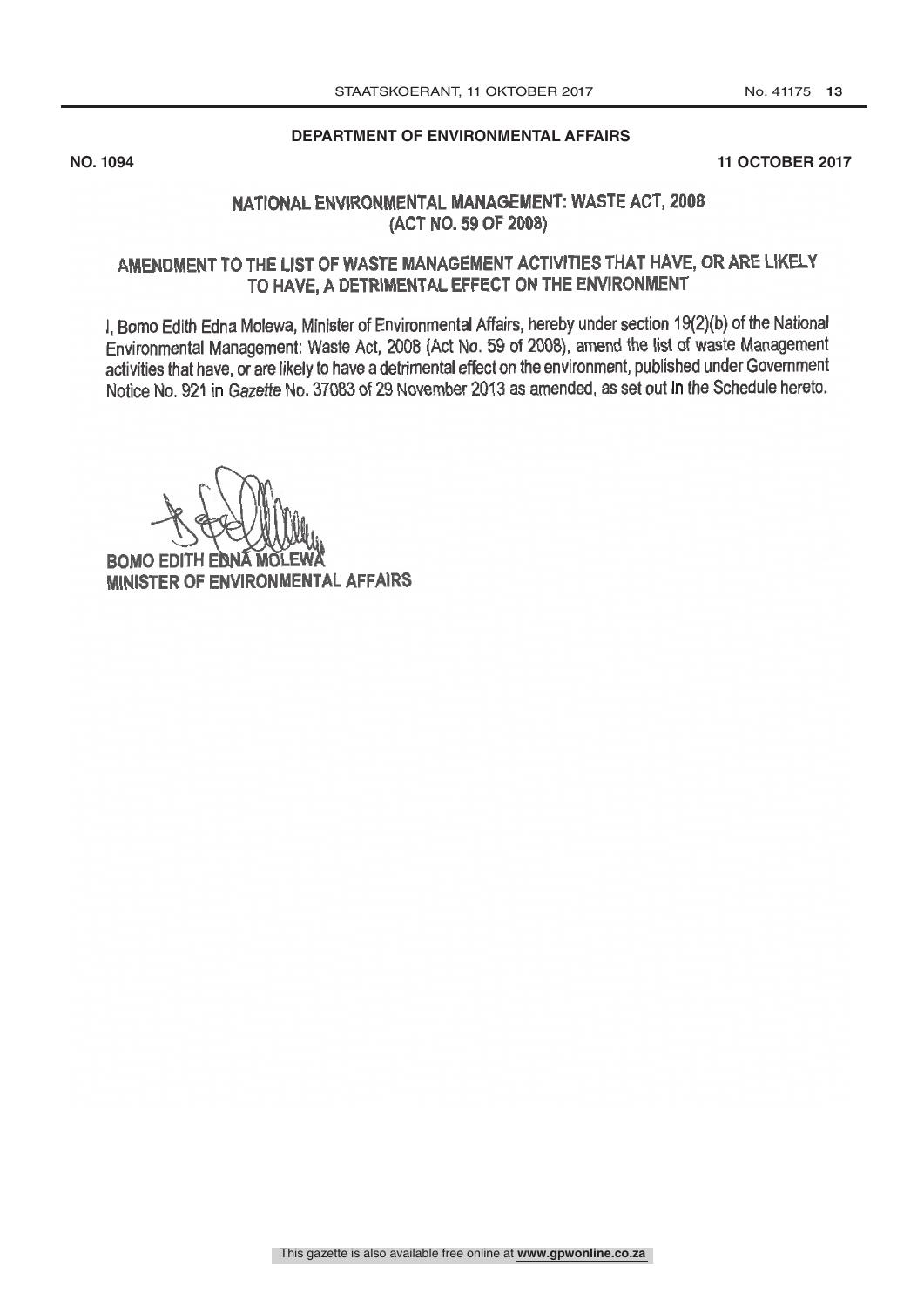### **SCHEDULE**

### **Definitions**

1. In this Schedule unless the context requires otherwise-

"Waste Management Activities List" means the list of waste management activities that have or are likely to have a detrimental effect on the environment, published under Government Notice No. 921 of 29 November 2013, as amended by Government Notice No. 332, published in Gazette No. 37604 of 2 May 2014 and Government Notice R. 633, published in Gazette No. 39020 of 24 July 2015.

# Amendment of Category A of the Waste Management Activities List

2, The Waste Management Activities List is hereby amended by the repeal of the following waste management activity in paragraph 3 Category A:

"(2) The sorting, shredding, grinding, crushing, screening or bailing of general waste at a facility that has an operational area in excess of 1000m2."

## Substitution of Category C of the Waste Management Activities List

The Waste Management Activities List is hereby amended by the substitution for Paragraph 5  $3.$ Category C of the following paragraph:

## "5. Category C

A person who wishes to commence, undertake or conduct a waste management activity listed under this Category, must comply with the relevant norms or standards determined by the Minister listed below:

- $(a)$ Norms and Standards for Storage of Waste, 2013; or
- Standards for Extraction, Flaring or Recovery of Landfill Gas, 2013; or  $(b)$
- $(c)$ Standards for Scrapping or Recovery of Motor Vehicles, 2013; or
- National Norms and Standards for the Sorting, Shredding, Grinding, Crushing, Screening or  $(d)$ Baling of General Waste, 2017.

### **Storage of waste**

- The storage of general waste at a facility that has the capacity to store in excess of 100m<sup>3</sup>  $(1)$ of general waste at any one time, excluding the storage of waste in lagoons or temporary storage of such waste.
- The storage of hazardous waste at a facility that has the capacity to store in excess of 80m3  $(2)$ of hazardous waste at any one time, excluding the storage of hazardous waste in lagoons or temporary storage of such waste.